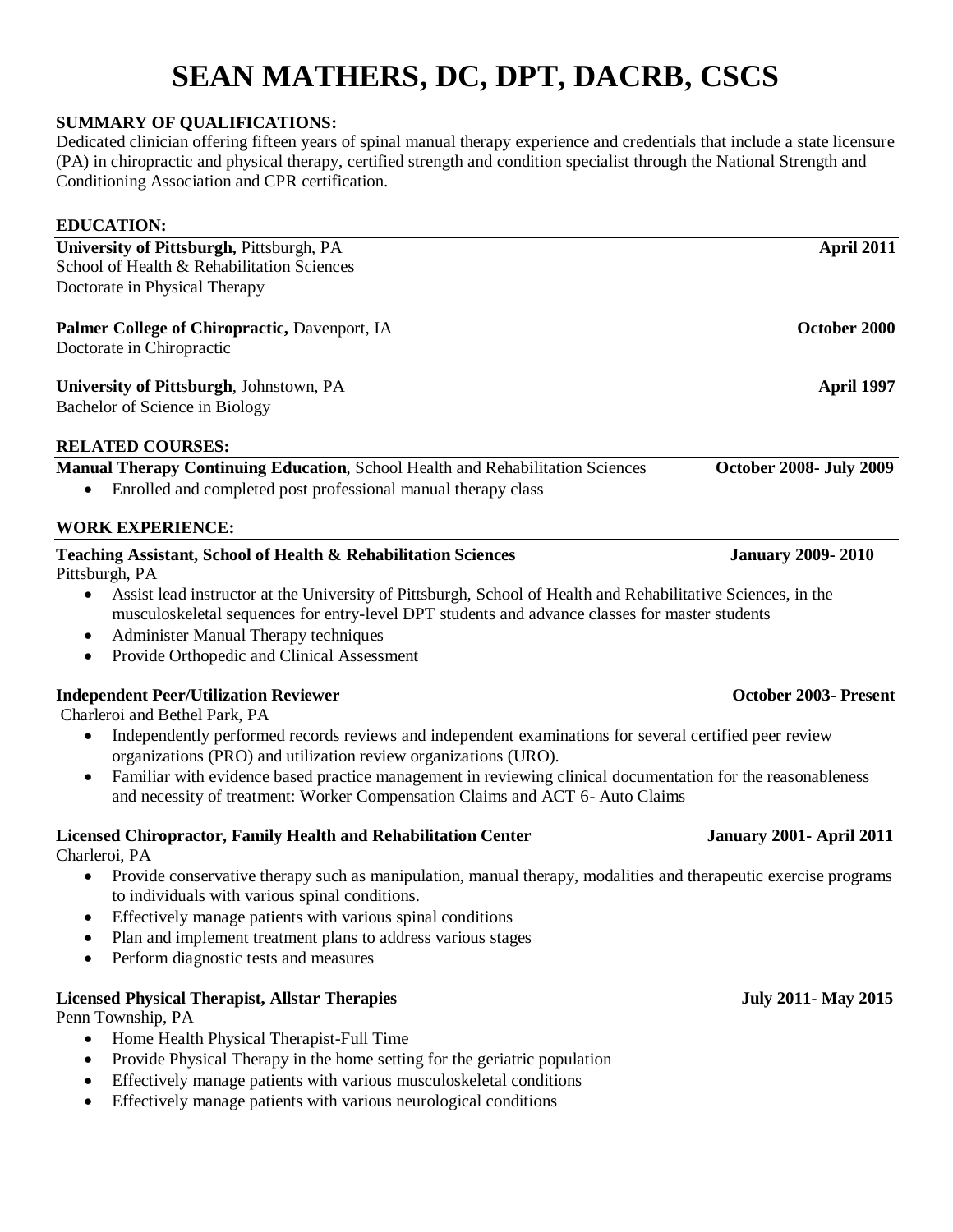- **Licensed Physical Therapist/Chiropractor, Spine and Pain Care Center July 2011-Present** Bethel Park, PA
	- Coordinated and managed patients with a variety of musculoskeletal conditions and post operative management protocols
	- Coordinated and managed patients with various neurological disorders
	- Provide conservative therapy such as manipulation, manual therapy, modalities and therapeutic exercise programs to individuals with various spinal conditions.
	- Effectively manage patients with various spinal conditions
	- Plan and implement treatment plans to address various stages
	- Perform diagnostic tests and measures

# **Licensed Physical Therapist, HCR Manor Care July 2013-** Present

# Greentree, PA

PRN

- Coordinated and managed patients with a variety of musculoskeletal conditions and post-operative management protocols
- Coordinated and managed patients with various neurological disorders
- Plan and implement treatment plans to address various stages of patient care
- Perform diagnostic tests and measures

# **Staff Chiropractor, Pittsburgh VA Health System <b>May** 2015-Present

Pittsburgh, PA

- Provide conservative therapy such as manipulation, manual therapy, modalities and therapeutic exercise programs to individuals with various spinal conditions.
- Coordinate and manage patients with a variety of musculoskeletal conditions
- Effectively manage and coordinate care with other disciplines
- Plan and implement treatment plans to address various stages
- Perform diagnostic tests and measures

# **Adjunct Faculty Member, New York Chiropractic College September 2015- Present**

Seneca Falls, NY

Coordinate and assist students with clinical observations and education at Pittsburgh VA Health Care System.

### **Adjunct Instructor, University of Pittsburgh January 2016 to Present**

Assist with instructing physical therapy students in manual therapy technique

### **Academy Member- Site Visit Team, Council of Chiropractic Education(CCE) January 2016 to Present**

 CCE Site Visit Teams consist of professional practitioners and educators, who read self-studies, conduct site visits assess compliance with CCE Accreditation Standards and develop overall recommendations for the Council on Chiropractic Education.

# **CLINICAL EDUCATION EXPERIENCE:** Student Physical Therapist

**University of Pittsburgh Medical Center (UPMC) Sports Medicine May 2010-April 2011 Centers for Rehab Services (CRS): Outpatient Physical Therapy** Pittsburgh, PA

 Coordinated and managed patients with a variety of musculoskeletal conditions and post operative management protocols

# **Belle Vernon CRS: Outpatient Physical Therapy September 2009-December 2009**

Belle Vernon, PA

 Assist facility director with management of patients presenting with a variety of musculoskeletal conditions and post operative management protocols

# **Mon Valley Hospital: Inpatient Acute Rehabilitation Unit June 2009 - August 2009**

Monongahela, PA

 Coordinated and managed patients with various musculoskeletal conditions and acute post operative physical therapy management